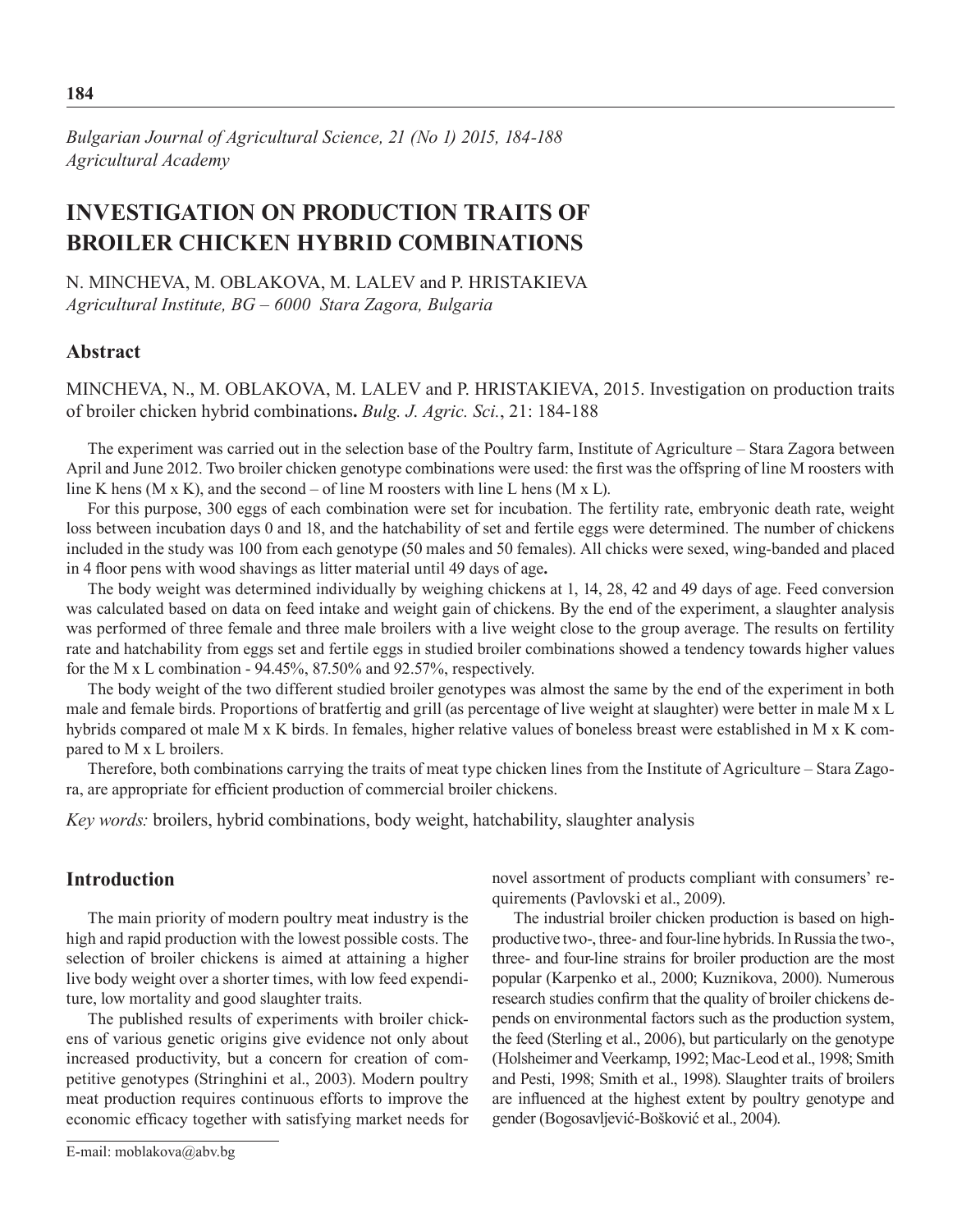In order to improve the genetic potential of meat-type poultry production at the Poultry Breeding Unit at the Institute of Agriculture, Stara Zagora, three lines for broiler chicken production have been created – two maternal White Plymouth Rock lines (L and K) and one paternal Cornish line (M). This implies investigation of the production traits of broilers combinations obtained after their crossbreeding.

The purpose of the present experiment was therefore to compare the meat production traits of the offspring of these lines.

## **Materials and Methods**

The experiment was carried out in the selection base of the Poultry farm, Institute of Agriculture – Stara Zagora between April and June 2012. Two broiler chicken genotype combinations were used: the first was the offspring of line M roosters with line K hens  $(M \times K)$ , and the second – of line M roosters with line L hens (M x L).

For this purpose, 300 eggs of each combination were set for incubation. The fertility rate, embryonic death rate, weight loss between incubation days 0 and 18, and the hatchability of set and fertile eggs were determined. The number of chickens included in the study was 100 from each genotype (50 males and 50 females). All chicks were sexed, wing-banded and placed in 4 floor pens with wood shavings as litter material until 49 days of age. Birds were fed *ad libitum* on a broiler diet in few nutrition phases: starter (1 - 14 days), containing 22.56% CP and 2940 kcal ME/kg; grower (15 - 28 days) – 20.53% CP and 3125 kcal ME/kg; finisher 1 (29 - 42 days) – 19% CP and 3200 kcal ME/kg; finisher 2 (43 - 49 days) – 17% CP and 3230 kcal ME/kg.

The body weight was determined individually by weighing birds at 1, 14, 28, 42 and 49 days of age. Feed conversion was calculated for each genotype and sex for the periods between  $1 - 14$ ,  $15 - 28$ ,  $29 - 42$  and  $43 - 49$  days of age on the basis of feed intake and weight gain. All dead chickens were also weighed and included in the calculation.

By the end of the experiment, a slaughter analysis was performed of three female and three male broilers with a live

weight close to the group average. The live body weight was determined after a 12 -hour fasting, as well as the weights of the grill, of different carcass parts (breast, thighs, wings), of edible giblets (heart, liver and gizzard) and of abdominal fat. These data served for calculation of the slaughter yield and carcass ratios.

For integral assessment of broiler combinations, the European Poultry efficiency factor (EPEF) was calculated according to the formula:

EPEF = Live body weight (kg) x livability  $\frac{\%}{\%} \times 100$ fattening period (days) х feed conversion (kg/kg)

Data were statistically processed according to the genotype and sex by ANOVA/MANOVA and LSD post hoc test using Statistica software (StatSoft, 2009). Data in percentages were transformed to arcsine before analysis.

## **Results and Discussion**

Table 1 presents the weight and the relative weight loss (between days 0 and 18) of incubation eggs, and incubation performance. The weight of incubation eggs was higher in M  $x K$  hybrids – 62.77 g, as compared to those from M  $x L$  hybrids – 61.15 g ( $p < 0.05$ ). The lowest percentage of egg weight loss during incubation was recorded for eggs obtained from M x K combination – 14.78% vs 16.93% for M x L ( $p < 0.05$ ). Deeming (1995) attributed this to reflection of functional porosity of the shell and the initial mass of each egg. On the other hand, as egg size increases, yolk size increases more than the quantity of albumen (North and Bell, 1990)

The data showed lack of significant differences between genotypes with regard to fertility rate and hatchability from set and fertile eggs, but there was a trend towards higher values for the combination М х L.

Table 2 summarizes the data about the live weight of broilers during the different age periods depending on their genotype and gender. The weight of hatchlings was statistically significantly related to the genotype ( $p < 0.05$ ). One-day-old М х К chickens were heavier compared to M x L chickens. On

| Table 1                                                      |  |  |
|--------------------------------------------------------------|--|--|
| Egg weight, relative egg weight loss and hatchability traits |  |  |

|                | Weight of                                | Weight loss of                           | Embryonic                            |                                     | Fertility                            |                                      | Hatchability, % |
|----------------|------------------------------------------|------------------------------------------|--------------------------------------|-------------------------------------|--------------------------------------|--------------------------------------|-----------------|
| Genotype       | incubation eggs,                         | incubation eggs,<br>% (days $0-18$ )     | rate, $\%$                           | death rate, $\%$                    | from set eggs                        | from fertile eggs                    |                 |
| M x K<br>M x L | $62.77 \pm 0.39$ a<br>$61.15 \pm 0.23$ b | $14.78 \pm 0.35$ b<br>$16.93 \pm 0.29$ a | $88.08 \pm 2.70$<br>$94.45 \pm 2.65$ | $10.84 \pm 2.73$<br>$7.43 \pm 1.50$ | $78.46 \pm 0.01$<br>$87.50 \pm 3.76$ | $89.17 \pm 2.73$<br>$92.57 \pm 1.50$ |                 |

 $a-b$  – different letters within a column indicate statistically significant differences at  $p < 0.05$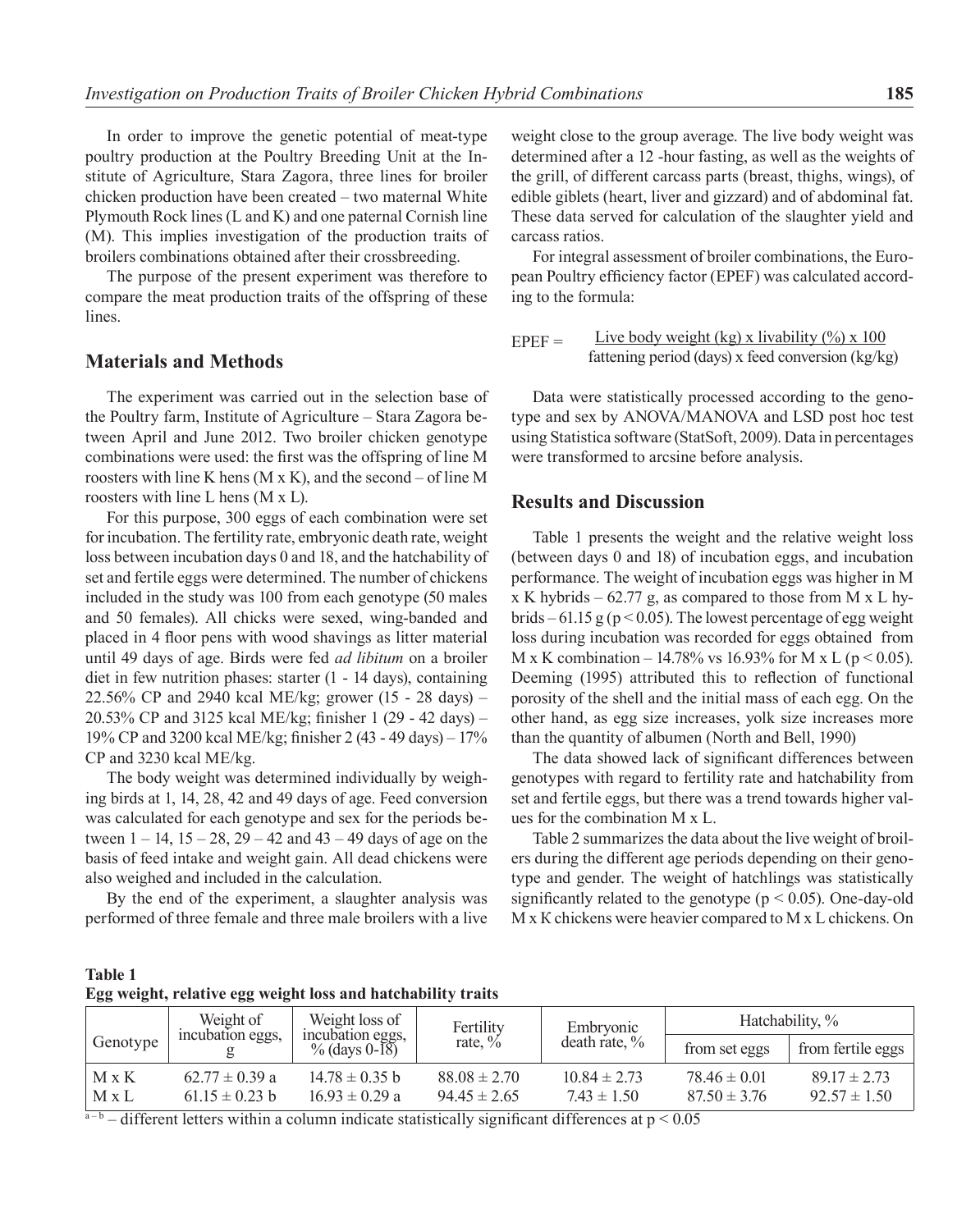the 14th and 28th day of fattening, this tendency was preserved and substantial. During the finisher period, M x K broilers were with slightly higher live body weight but these differences were not statistically significant. The evaluation of the total effects of genotype and gender showed that this trend was valid for both M x K males, whose weight was by 0.98% higher at the end of the experiment, and in females – by 1.46% higher. The differences were statistically insignificant.

The feed conversion ratio during the entire experimental period was 2.228 kg and 2.273 kg for М х К and M x L, respectively. During the first fattening periods (days 0 to 14 and days 15 to 28), a better feed conversion was established in male and female M x L broilers, whereas in the later stages of the experiment, the feed intake by this hybrid combination per kg weight gain was higher compared to М х К broilers (Figure 1).

A more objective assessment of studied broiler combinations is given by the European poultry efficiency factor (EPEF), which measures the level of genetic potential use by hybrids. The analysis of EPEF data (Table 3) shows higher values for M x K combination, which exhibited higher absolute EPEF by 1.8 points than М х L.

Absolute values of slaughter traits of broilers did not differ statistically significantly between both combinations (Table 4). The pres laughter weights of male and female broilers from both combinations were comparable, so the studied slaughter parameters were also with similar statistically insignificant values. In general, female broilers had higher absolute breast weights and relative percentages of breast from the grill than male birds, but the latter have higher weight and percentage of thighs. Our results support data reported by Abdullah et al. (2010).

Table 5 presents the relative values of studied slaughter traits in both broiler combinations.

Regardless of the small and insignificant differences in preslaughter live body weight between genotypes there were statistically significant differences between calculated relative weights of the bratfertig, the grill, and the proportions of



**Fig. 1. Feed conversion ratio (kg/kg)**

#### **Table 2 Live body weight of broilers (g) depending on the genotype and the gender at different ages**

| Age                                               |                                                              |                                                                      |                                            |                                                                                                                    |  |  |  |  |
|---------------------------------------------------|--------------------------------------------------------------|----------------------------------------------------------------------|--------------------------------------------|--------------------------------------------------------------------------------------------------------------------|--|--|--|--|
| 1 dav                                             | 14 days                                                      | 28 days                                                              | 42 days                                    | 49 days                                                                                                            |  |  |  |  |
| $40.90 \pm 0.29$ <sup>a</sup><br>$39.28 \pm 0.32$ | 331.79 $\pm$ 4.42 $\mathrm{^a}$<br>$315.79 \pm 4.12^{\circ}$ | $1052.01 \pm 8.73$ <sup>a</sup><br>$1017.83 \pm 10.23$               | 1971.48±18.89<br>$1941.26 \pm 15.66$       | $2384.63 \pm 20.04$<br>$2363.65 \pm 21.73$                                                                         |  |  |  |  |
|                                                   |                                                              |                                                                      |                                            |                                                                                                                    |  |  |  |  |
| 41.10 $\pm$ 0.43 <sup>a</sup><br>$39.33 \pm 0.44$ | $337.36 \pm 5.33$<br>$323.02 \pm 5.68$                       | $1062.49 \pm 11.65$<br>$1041.82 \pm 15.48$                           | $2010.00 \pm 27.89$<br>1964.78±24.41       | $2406.06 \pm 34.17$<br>$2382.29 \pm 32.28$                                                                         |  |  |  |  |
|                                                   |                                                              |                                                                      |                                            |                                                                                                                    |  |  |  |  |
| $40.70 \pm 0.37$ <sup>a</sup><br>$39.22 \pm 0.48$ | 326.21 $\pm 4.09$ <sup>a</sup><br>$308.55 \pm 5.74$          | $1041.52 \pm 12.67$ <sup>a</sup><br>993.84 $\pm$ 10.71 $\frac{1}{2}$ | $1932.96 \pm 21.03$<br>$1917.74 \pm 13.19$ | $2363.82 \pm 21.40$<br>$2329.23 \pm 15.30$                                                                         |  |  |  |  |
|                                                   |                                                              |                                                                      |                                            | $a-b=1.00$ and $1.00$ and $1.00$ and $1.00$ and $1.00$ and $1.00$ and $1.00$ and $1.00$ and $1.00$ and $\geq 0.05$ |  |  |  |  |

 $-$  different letters within a column indicate statistically significant differences at  $p \leq 0.05$ 

## **Table 3**

|  |  | European poultry efficiency factor |  |
|--|--|------------------------------------|--|
|--|--|------------------------------------|--|

| Genotype     | Body weight at 49<br>days of age, kg | Livability, $\%$ | Feed conversion | EPEF     |          |  |
|--------------|--------------------------------------|------------------|-----------------|----------|----------|--|
|              |                                      |                  | (kg/kg)         | Absolute | Relative |  |
| $M \times K$ | 2.385                                | 97.00            | 2.228           | 211.92   | 100      |  |
| M x L        | 2.364                                | 99.00            | 2.273           | 210.12   | 99.15    |  |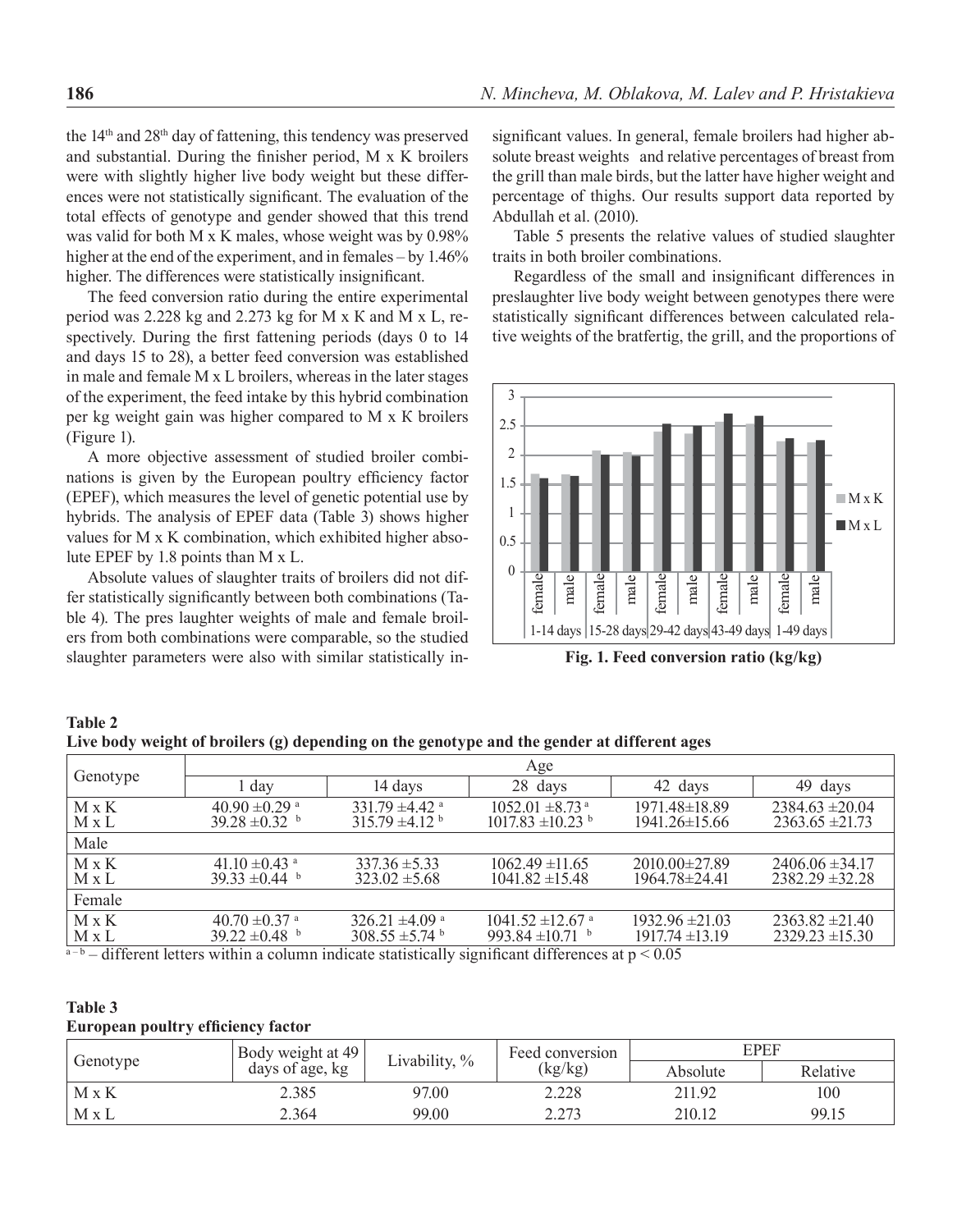| oraughter trans of broner emercies aepending on the genotype and the genuer |                                         |                                           |                     |                                       |                   |                   |                  |  |
|-----------------------------------------------------------------------------|-----------------------------------------|-------------------------------------------|---------------------|---------------------------------------|-------------------|-------------------|------------------|--|
| Genotype                                                                    | Preslaughter<br>weight, g               | <b>Bratfertig</b><br>weight, $\bar{g}$    | Grill<br>weight, g  | Breast w/o<br>bone, g                 | Thighs, g         | Wings, g          | Edible giblets,  |  |
| $M \times K$                                                                | $2210.00 \pm 17.89$                     | $1612.33\pm14.45$                         | $1520.00 \pm 18.43$ | $407.17 \pm 25.25$                    | 487.00±7.67       | $174.83\pm4.19$   | $92.33 \pm 4.93$ |  |
| M x L                                                                       | $2166.67 \pm 12.56$ $1631.83 \pm 15.08$ |                                           | $1533.33 \pm 15.44$ | $376.50\pm15.90$                      | $517.00 \pm 7.55$ | $174.33 \pm 2.40$ | $98.00 \pm 4.85$ |  |
| Male                                                                        |                                         |                                           |                     |                                       |                   |                   |                  |  |
| $M \times K$                                                                |                                         | 2236.67±12.02 1625.33±28.72 1536.67±35.34 |                     | $359.33\pm11.78$                      | $492.33 \pm 3.38$ | $172.67\pm1.33$   | $96.00 \pm 7.64$ |  |
| M x L                                                                       | $2173.33\pm18.56$                       | $165500\pm1137$                           | $1556.33\pm17.15$   | $377.00 \pm 31.90$                    | $529.00 \pm 9.00$ | $178.67 \pm 2.19$ | $97.67 \pm 9.24$ |  |
| Female                                                                      |                                         |                                           |                     |                                       |                   |                   |                  |  |
| $M \times K$                                                                | $2183.33\pm27.28$                       | $1599.33\pm7.13$                          |                     | $1503.33\pm13.13$ $455.00\pm27.59a$   | $481.67\pm15.94$  | $177.00 \pm 9.02$ | $88.67 \pm 7.06$ |  |
| M x L                                                                       | $2160.00\pm20.00$                       | $1608.67 \pm 21.70$                       |                     | $1510.33\pm19.20$ 376.00 $\pm15.70$ b | $505.00 \pm 7.77$ | $170.00 \pm 2.31$ | $98.33 \pm 5.67$ |  |
|                                                                             |                                         |                                           |                     |                                       |                   |                   |                  |  |

 $-$  different letters within a column indicate statistically significant differences at  $p \le 0.05$ ;

### **Table 5 Slaughter yield and slaughter traits, %**

**Table 4** 

| Genotype          | Bratfertig,<br>$%$ of live<br>weight | Grill,<br>$%$ of live<br>weight | Breast w/o<br>bone, % of<br>grill | Thighs,<br>$%$ of grill | Wings,<br>$%$ of grill | Edible giblets,<br>$%$ of grill | Abdominal<br>fat, $\%$ of grill |
|-------------------|--------------------------------------|---------------------------------|-----------------------------------|-------------------------|------------------------|---------------------------------|---------------------------------|
| $M \times K$      | 72.97 b                              | 68.80 b                         | 26.74a                            | 32.05 b                 | 11.52                  | 6.1                             | 1.19                            |
| $M \times L$      | 75.32 a                              | 70.77 a                         | 24.56 b                           | 33.72 a                 | 11.37                  | 6.4                             | 0.94                            |
| Male              |                                      |                                 |                                   |                         |                        |                                 |                                 |
| $M \times K$      | 72.66 b                              | 68.70 b                         | 23.58                             | 32.04                   | 11.23                  | 6.23                            | 1.61                            |
| M x L             | 76.16 a                              | 71.67 a                         | 24.24                             | 33.99                   | 11.47                  | 6.29                            | 0.59                            |
| Female            |                                      |                                 |                                   |                         |                        |                                 |                                 |
| $M \times K$      | 73.25                                | 68.85                           | 30.26a                            | 31.04 b                 | 11.77                  | 5.89                            | 1.3                             |
| M x L<br>$\cdots$ | 74.47<br>$\cdot$ $\cdot$             | 69.92                           | 24.88 b                           | 33.46 a                 | 11.26                  | 6.51                            | 1.48                            |

 $a-b$  – different letters within a column indicate statistically significant differences at  $p < 0.05$ 

boneless breast and thighs from the grill. The other studied slaughter traits and their proportions from the grill had similar values.

Male M x L broilers had considerably higher bratfertig and grill percentages ( $p < 0.05$ ). The proportions of edible giblets and abdominal fat did not differ significantly in М х L and М х К combinations.

Female broilers of both studied hybrids had comparable bratfertig percentages from live body weight – 73.25% for М х К and 74.47% for М х L. The tendency for similar values was preserved for grill percentages from live weight: 68.85% for M x K and 69.92% for M x L, while the relative weights of boneless breast and thighs were significantly different (30.26% and 31.04% for M x K; 24.88% and 33.46% for M x L). The percentages of edible giblets and abdominal fat from the grill in female broilers were also similar.

## **Conclusions**

The results on fertility rate and hatchability from eggs set and fertile eggs in studied broiler combinations showed a tendency towards higher values for the М х L combination.

The live body weight of the two different studied broiler genotypes was almost the same by the end of the experiment in both male and female birds. Slaughter traits (relative values) were better in М х L hybrids as percentage from the bratfertig and the grill compared to male М х К birds. In females, higher relative values of boneless breast were established in M x K compared to M x L broilers.

Therefore, both combinations carrying the traits of meat type chicken lines from the Institute of Agriculture – Stara Zagora, are appropriate for efficient production of commercial broiler chickens.